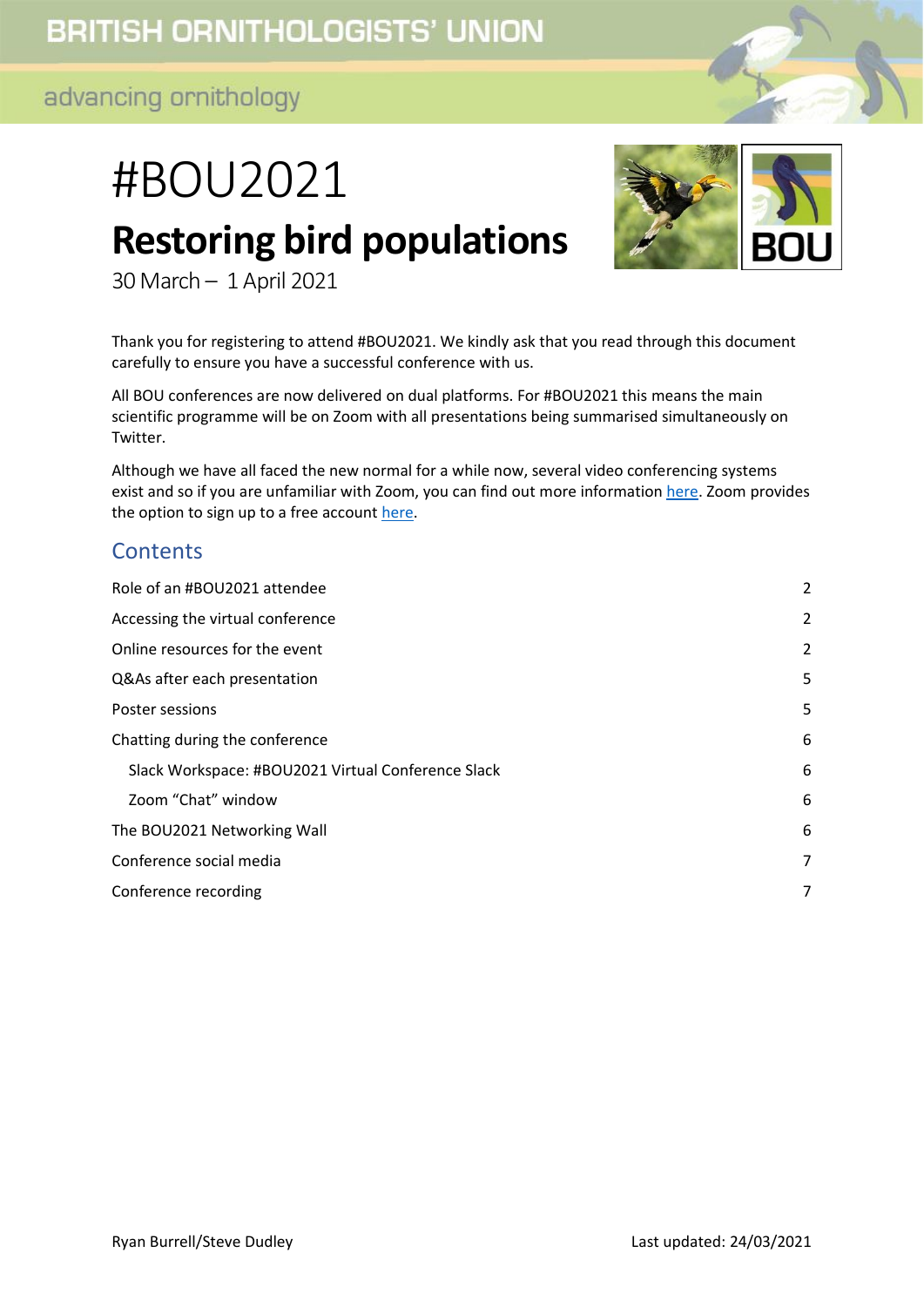

## Role of an #BOU2021 attendee

Your role as a conference attendee is to sit back, relax and enjoy the conference. Of course, we appreciate you asking questions during the Q&A sections of each talk and actively discussing their work with poster presenters.

The talks presented at #BOU2021 have all been pre-recorded to minimise the frustration and delay from technical problems. However, the session chair and each speaker will be live during each session for introductions and the Q&A at the end of each presentation.

#### <span id="page-1-0"></span>Accessing the virtual conference

Each attendee will be sent an individual registration confirmation email from Steve Dudley via Zoom. This will include links and passwords to each conference day along with any other important information on accessing the event.

#### <span id="page-1-1"></span>Online resources for the event

- Conference event All event details can be found at the main BOU [conference page.](https://bou.org.uk/conferences-and-meetings/bou2021-resources/)
- Online Scheduler (programme, abstracts and built-in time zone converter) Se[e here](https://bouibis.shinyapps.io/BOU2021_Scheduler-master/)
- Programme

The #BOU2021 conference programme can be found via the main BOU [conference page.](https://bou.org.uk/conferences-and-meetings/bou2021-resources/) Please familiarise yourself with the timings in advance of the conference and keep an eye on this page for any updates to the schedule.

#### **Remember the conference timings are given in UTC.**

**Please convert this to your local time zone using this [time zone converter,](https://www.timeanddate.com/worldclock/converter.html) .e.g. UTC = GMT -1**

● Abstracts

The full #BOU2021 abstract list for the conference can be viewed and/or downloaded [here.](https://bou.org.uk/wp-content/uploads/2021/01/BOU2021-abstracts-alphabetical-order-2021-01-25.pdf)

#### How the conference will run

#BOU2021 takes place over three days with each day run as one continuous session on zoom. The only exception is the Alfred Newton lecture which will be run separately to the main conference stream on that day (see later section).

- 1. This virtual event will run as one continuous session each day. So, once you are signed into the conference webinar you can remain signed in or enter and exit as you wish using the links circulated.
- 2. To join the conference please sign-in to the conference webinar (see Accessing the conference). We suggest you sign in at least 15 minutes before the conference start or at least the start of the session which you wish to listen to. This will allow you time to solve any technical issues should you encounter them.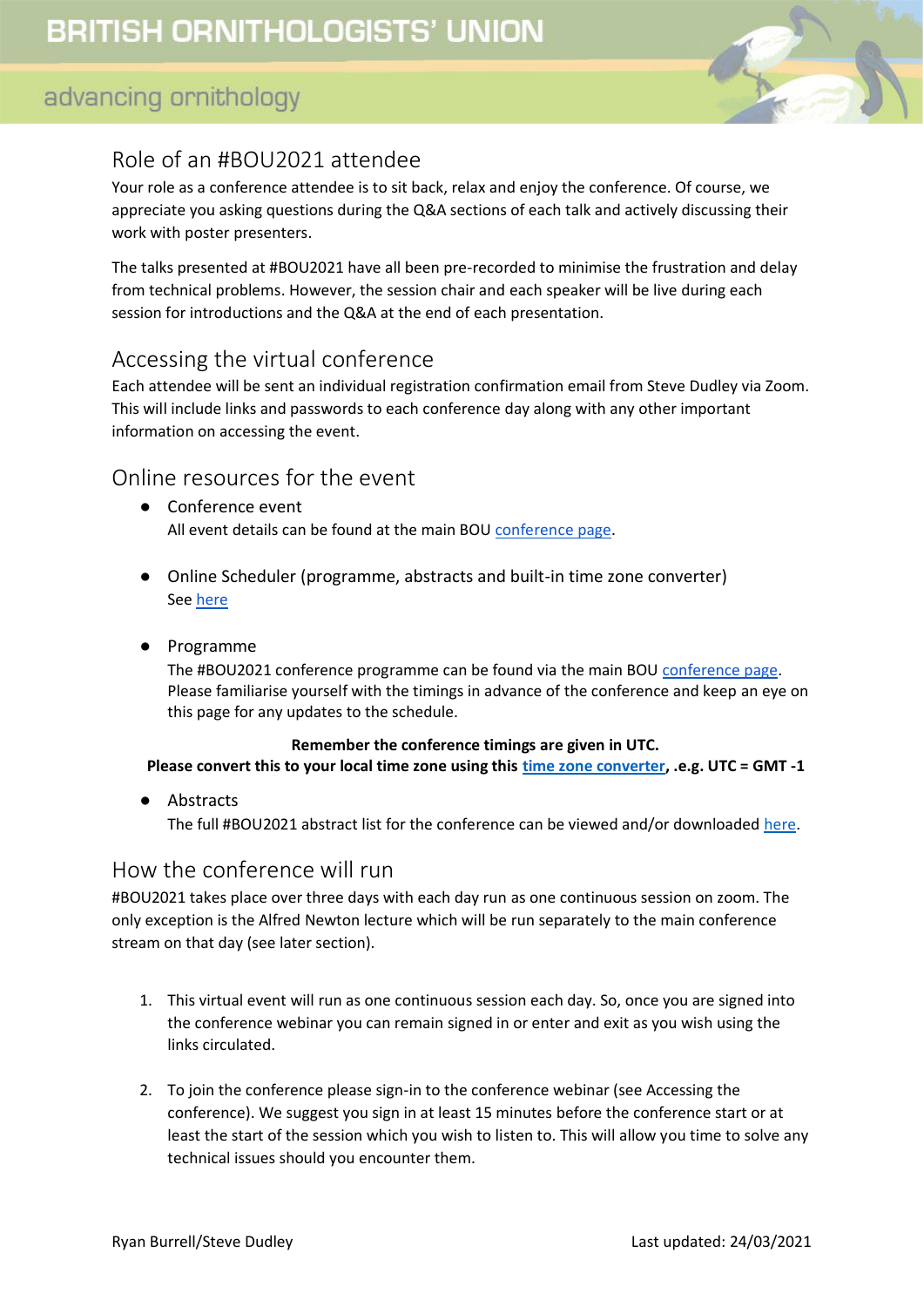When you click the #BOU2021 webinar link the zoom client will open. You will be asked to enter your name and email. This information will be stored by BOU for the administration of the conference and deleted afterwards.

| Finish registration to join the webinar. |                         |        |              |
|------------------------------------------|-------------------------|--------|--------------|
|                                          | Your Name: Molly Parker |        |              |
|                                          | <b>Your Email:</b>      |        |              |
|                                          |                         | Cancel | Join Webinar |

3. Once you enter the webinar, you will see a screen similar to the one below (note slides will vary):

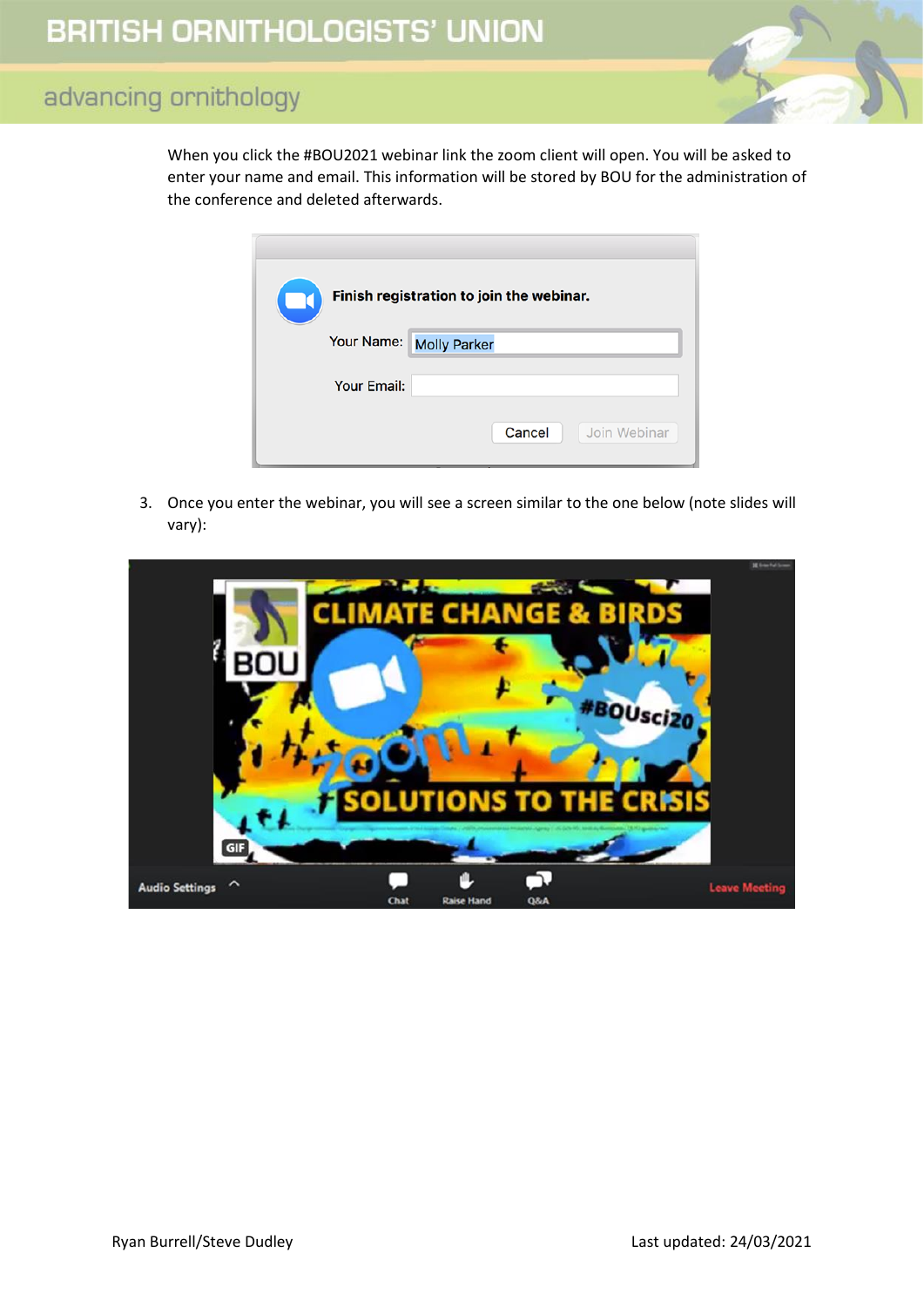# **BRITISH ORNITHOLOGISTS' UNION**

## advancing ornithology

If the conference organisers are yet to open the webinar for the day, you may get a message similar to the one shown to the right. If you see this, please wait as you will be automatically entered into the webinar after the conference organisers open it.

| Please wait, the meeting host will let you in soon. |
|-----------------------------------------------------|
| Molly Parker's Personal Meeting Room                |
|                                                     |
|                                                     |
|                                                     |
|                                                     |
| Test speaker and microphone                         |

- 4. At the start of a session:
	- 2 minutes before the start of a session the conference organiser will switch on a "Welcome to Session…." holding image.
	- At the start of the session slot, the Session Chair will:
		- o Welcome the audience to the session
		- o Remind the audience that questions can be submitted via the Q&A box and that the Slack Channel is available for general conference discussion.
		- o Introduce the first speaker.

#### 5. During the session

- After the first speaker is introduced, the conference organiser will start playing the first talk.
- Each standard presentation will be approximately 11 minutes long followed by 3 minutes for Q&A. Keynotes will be 23 minutes followed by a 5-minute Q&A.
- The conference organiser will switch to play the next pre-recorded talk.
- A session starting at 15:15 should run as follows:
	- o 15:15 Session chair introduces keynote speaker.
	- o 15:17 Keynote pre-recorded talk begins.
	- o 15:4️0 Keynote pre-recorded talk ends and 5-minute Q&A starts
	- o 15:44 Keynote Q&A winds up and chair thanks keynote speaker.
	- o 15:45 Chair introduces next speaker.
	- o 15:46 Next pre-recorded talk begins.
	- o 15:58 Talk pre-recording ends and 3-minute Q&A starts
	- o 15:59 Talk Q&A finishes and next talk is introduced by the session chair
	- o 16:01 Next pre-recorded talk begins.
	- $\circ$  ..... and so on.
- 6. At the end of a session
	- At the end of the session, the Session Chair will thank the speakers and everybody for attending then pass over to the conference organisers encase there are any messages before the break.
	- 2 minutes before the start of the next session the break media will stop and the opening slide for the next session will open.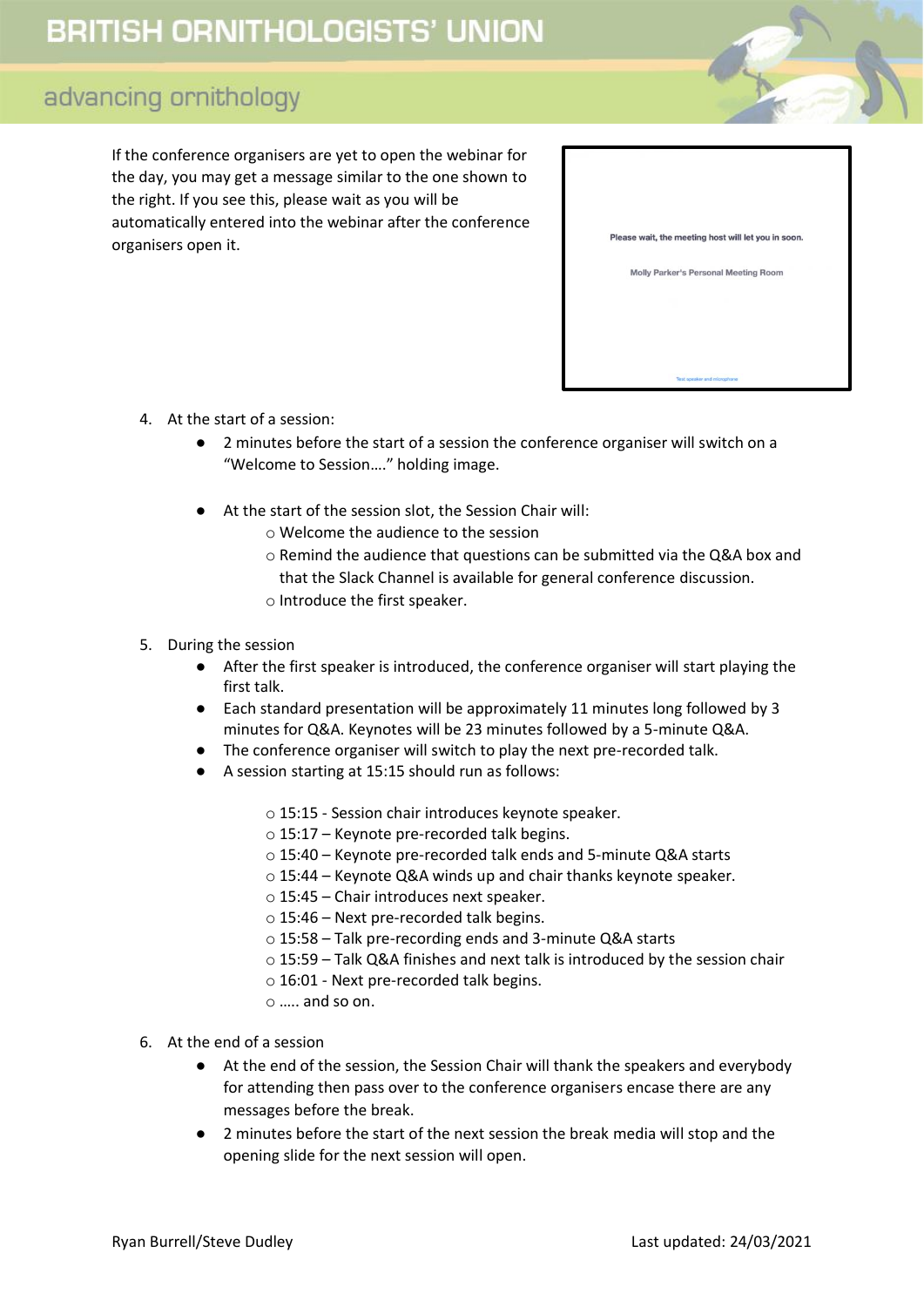

## <span id="page-4-0"></span>Q&As after each presentation

The Q&A starts at the end of each pre-recorded talk and runs for a maximum of 3 minutes, except keynotes where it will last for 5 minutes.

As an audience member please write the questions you wish to ask the speaker in the webinar Q&A box (see zoom menu). Please note the hand raise function will not be used during the conference.





Questions from the resulting list will be selected and read out by the session chair after which the speaker will respond. The session chair will then progress to the next selected question. The Q&A will proceed in this fashion until the end of the Q&A period. You can upvote a question by clicking the thumbs up icon.

#### <span id="page-4-1"></span>Poster sessions

All posters will be hosted on the #BOU2021 Slack workspace for you to view at any time. Prerecorded poster elevator pitches by each poster presenter will be played on day 1 (Tuesday) and day 2 (Wednesday) of the conference (see programme).

A specific channel for each poster, denoted by "poster\_*name of poster author*", will be present on Slack and contain each poster as a .PDF. Please use these channels for all poster discussion to allow all conference attendees to see and contribute. Questions can be asked, and responses given on the poster channels at any time, however, poster presenters will be present and able to respond in real time during the break after each elevator pitch session. Focusing your attention to the posters during these times will allow for a better flowing discussion.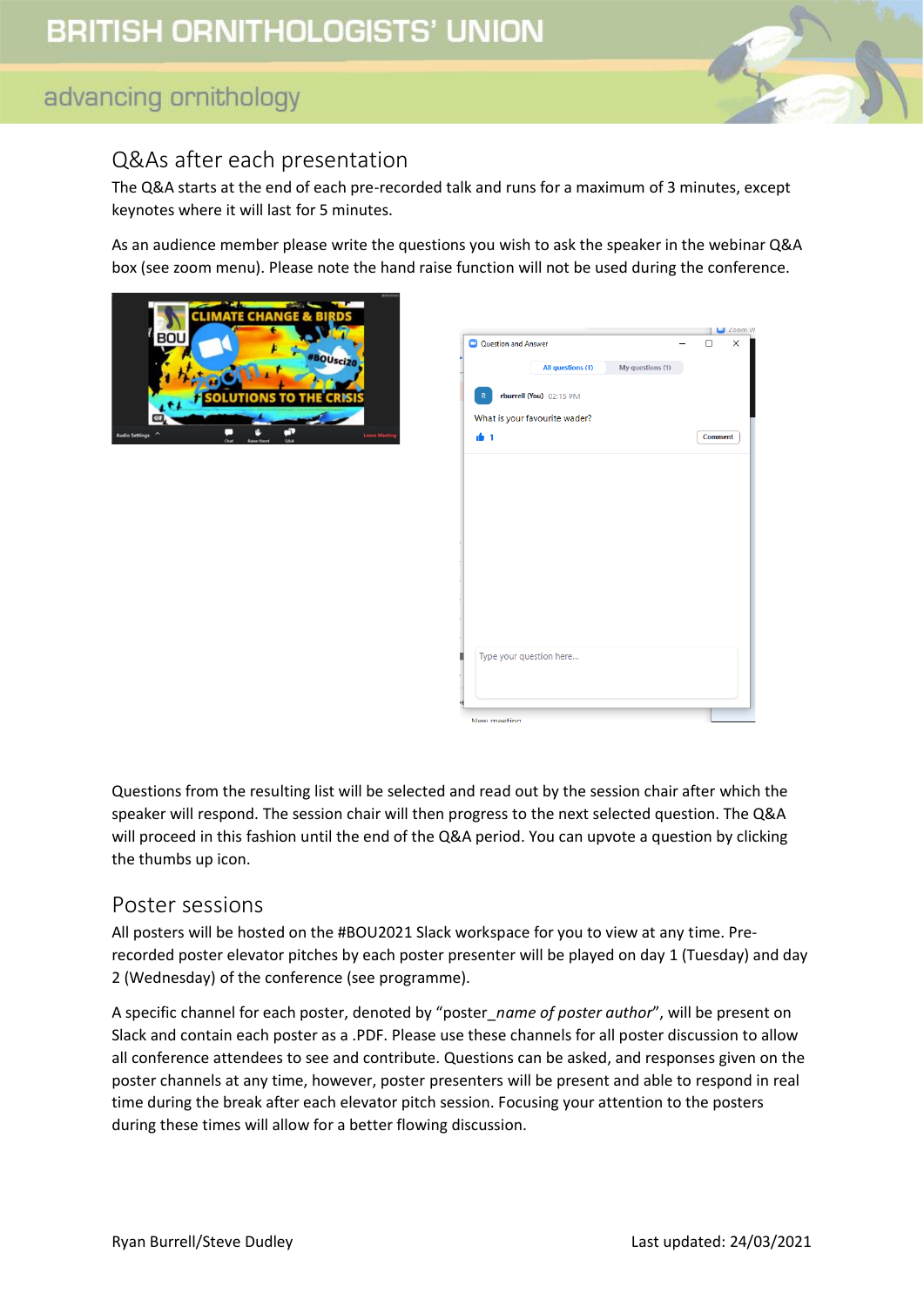

## <span id="page-5-0"></span>Chatting during the conference

There are two ways to interact with other attendees during the #BOU2021 conference. This is due to the Zoom Webinar service being limited in its ability to let attendees interact with each other. For example, attendees will be unable to see who else is present at any one time via zoom.

#### <span id="page-5-1"></span>Slack Workspace: #BOU2021 Virtual Conference Slack

To allow better attendee discussion and interaction, we strongly suggest that all participants sign into the #BOU2021 slack workspace using this [link.](http://bit.ly/BOU2021slack) This is a separate website to zoom and allows participants to see who is online, take part in an overall conference chat, speak directly to conference organisers for technical support and set up private or shared group discussions.

- We suggest that you sign into the slack workspace before the conference to ensure that your access and profile are set up and ready to go.
- You can download Slac[k here](https://slack.com/intl/en-gb/help/categories/360000049043) or use it via your web browser. Slack can be open whilst also attending the webinar.
- The #BOU2021 conference guide to using slack is available [here](https://drive.google.com/file/d/1Y9vWHAqH-3QcBSi2pPEYc7t_Gs0O_Pn8/view?usp=sharing)

#### <span id="page-5-2"></span>Zoom "Chat" window

We recommend using the slack workspace, but the zoom chat is available. Clicking the box on the left of your Zoom window labelled "Chat" will open the conference chat window. This chat will run for the entire conference day. You can find instructions on how to use the chat functions [here](https://support.zoom.us/hc/en-us/articles/205761999-Using-webinar-chat) (see attendee section). Please remember to select "All Panellists and Attendees" as the audience for your chat for everyone to see your messages. Chat should not be used for any questions for speakers during sessions or workshops – these should be asked exclusively using the Q&A function (see 'Q&As after each session' above). However, a limitation of Chat is that you cannot see who is attending the conference at that specific time.

#### <span id="page-5-3"></span>The BOU2021 Networking Wall

We've set up a fabulous BOU2021 Padlet Networking Wall for attendees to upload a profile and contact details to introduce yourself to other attendees. [See here.](https://padlet.com/anapayopayo/1izmwoab44davimf)

When you sign in to set up your profile you will be asked for the Padlet URL [\(https://padlet.com/anapayopayo/1izmwoab44davimf\)](https://padlet.com/anapayopayo/1izmwoab44davimf).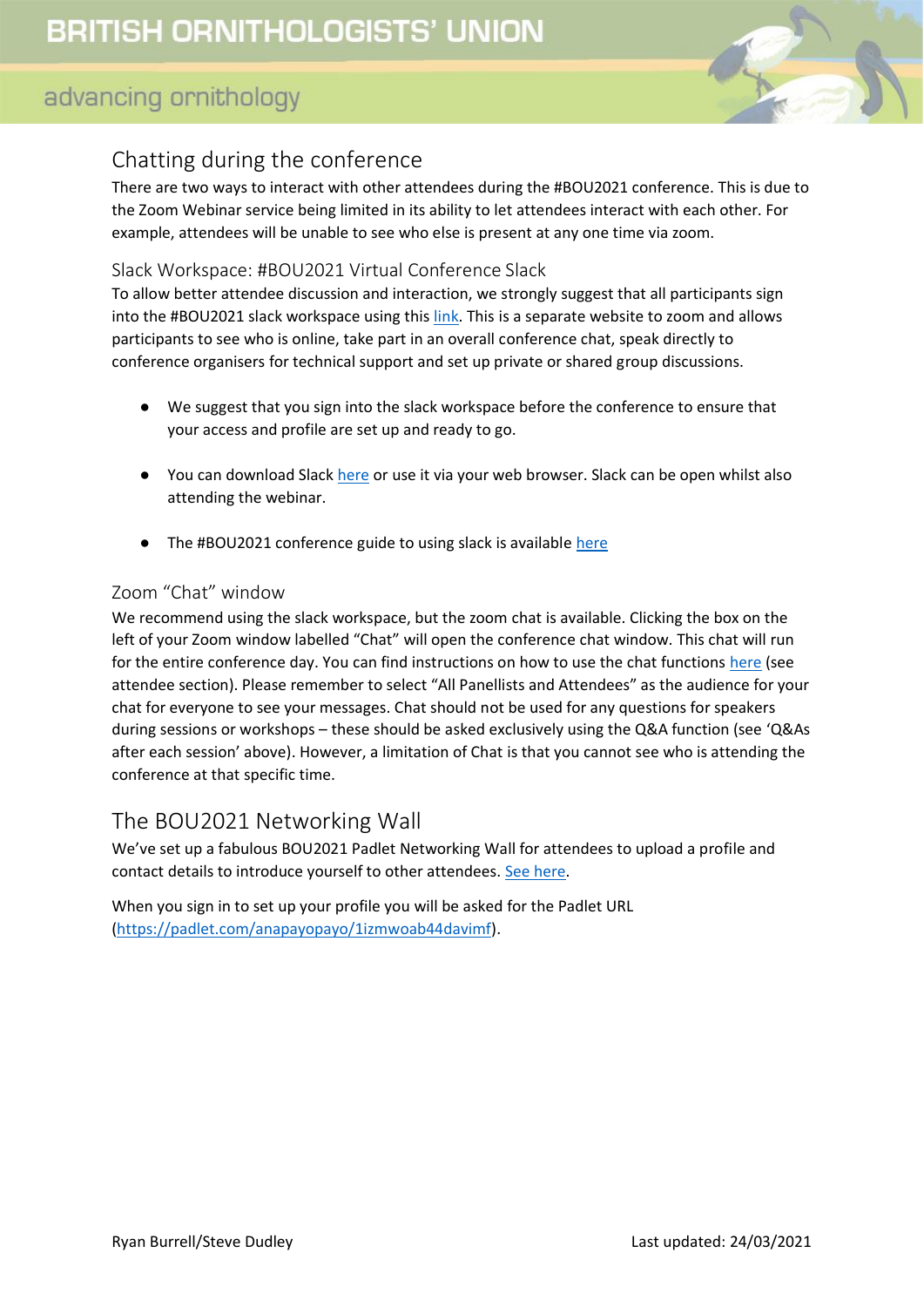## <span id="page-6-0"></span>Conference social media

**Conference hashtag** #BOU2021 **Other suggested hashtags** #ornithology #restoration **BOU on Twitter** @IBIS\_journal

#BOU201 is a pro-social media event.

Social media has become increasingly important for events to the point where the BOU and others have been running dedicated Twitter conferences for some years.

Following the success of #BOUsci20 which was run simultaneously on Zoom and Twitter, the BOU will now run all events using this dual platform format combining the in-person/Zoom event with a simultaneous Twitter event.

Conferences gain a great deal through active online discussion. Social media is also an extremely valuable way to engage and educate the wider public as well as stimulate further discussion between conference participants.

Presenters and attendees are actively encouraged to engage around the conference and on social media.

We accept that some Zoom presenters may wish to opt-out of their content being shared by others. Please keep an eye out for "no social media" logos similar to the one shown on the right.



**If these logos are present or the chair notifies everyone at the start of a presentation, then please do not share the content outside of the conference. BOU is not responsible for attendees commenting or live tweeting content but the conference host will emphasise to all attendees that presenters' wishes are respected.** 

In addition, we ask that those sharing information on social media consider how photos and/or content may appear to members of the public without further explanation. Is the procedure invasive? Does the bird appear stressed? Is a detailed explanation of a procedure required? Please adopt a cautious approach in all situations.

#### <span id="page-6-1"></span>Conference recording

The whole conference will be recorded as four separate recording sessions: Day 1 (sessions 1 and 2), Day 2 (sessions 3 and 4), Day 2 Alfred Newton Lecture and Day 3 (sessions 5 and 6). This means that both your presentation and Q&A will be available as part of your respective recorded sessions after the conference.

Virtual events with recordings attract a much wider international audience. Not everyone's time zone will allow them to attend the live presentations. For #BOUsci20, around 20% of registrants did not attend during the live stream and registered solely for access to the post-conference recording.

The BOU2020 conference recordings will be made available for viewing by all registered attendees from 5 April – 30 June. All registered attendees will be emailed the individual links for each recorded session on 5 April.